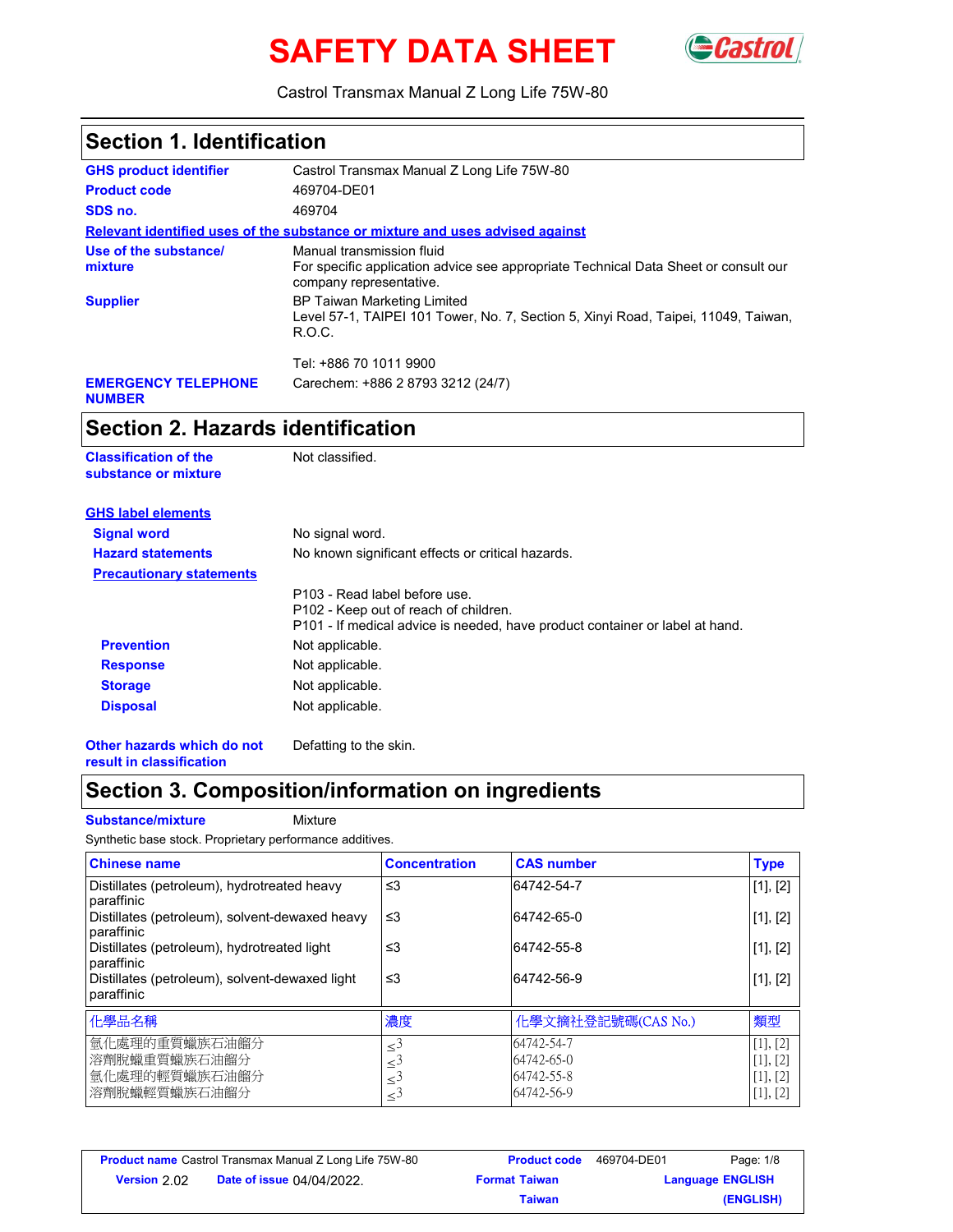# **Section 3. Composition/information on ingredients**

**There are no additional ingredients present which, within the current knowledge of the supplier and in the concentrations applicable, are classified as hazardous to health or the environment and hence require reporting in this section.**

#### **Type**

- [1] Substance classified with a health or environmental hazard
- [2] Substance with a workplace exposure limit
- [3] Toxic and concerned chemical substance
- [4] Additional disclosure due to company policy

#### **Occupational exposure limits, if available, are listed in Section 8.**

### **Section 4. First aid measures**

| <b>Description of necessary first aid measures</b> |                                                                                                                                                                                                                                         |
|----------------------------------------------------|-----------------------------------------------------------------------------------------------------------------------------------------------------------------------------------------------------------------------------------------|
| <b>Inhalation</b>                                  | If inhaled, remove to fresh air. Get medical attention if symptoms occur.                                                                                                                                                               |
| <b>Ingestion</b>                                   | Do not induce vomiting unless directed to do so by medical personnel. Get medical<br>attention if symptoms occur.                                                                                                                       |
| <b>Skin contact</b>                                | Wash skin thoroughly with soap and water or use recognised skin cleanser.<br>Remove contaminated clothing and shoes. Wash clothing before reuse. Clean<br>shoes thoroughly before reuse. Get medical attention if symptoms occur.       |
| Eye contact                                        | In case of contact, immediately flush eyes with plenty of water for at least 15 minutes.<br>Eyelids should be held away from the eyeball to ensure thorough rinsing. Check for<br>and remove any contact lenses. Get medical attention. |
| <b>Protection of first-aiders</b>                  | No action shall be taken involving any personal risk or without suitable training.                                                                                                                                                      |
| Most important symptoms/effects, acute and delayed |                                                                                                                                                                                                                                         |
|                                                    |                                                                                                                                                                                                                                         |

See Section 11 for more detailed information on health effects and symptoms.

#### **Indication of immediate medical attention and special treatment needed, if necessary**

| <b>Specific treatments</b> | No specific treatment.                                                            |
|----------------------------|-----------------------------------------------------------------------------------|
| <b>Notes to physician</b>  | Treatment should in general be symptomatic and directed to relieving any effects. |

### **Section 5. Firefighting measures**

| <b>Extinguishing media</b>                               |                                                                                                                                                                                                   |
|----------------------------------------------------------|---------------------------------------------------------------------------------------------------------------------------------------------------------------------------------------------------|
| <b>Suitable extinguishing</b><br>media                   | In case of fire, use foam, dry chemical or carbon dioxide extinguisher or spray.                                                                                                                  |
| Unsuitable extinguishing<br>media                        | Do not use water jet.                                                                                                                                                                             |
| <b>Specific hazards arising</b><br>from the chemical     | In a fire or if heated, a pressure increase will occur and the container may burst.                                                                                                               |
| <b>Hazardous thermal</b><br>decomposition products       | Combustion products may include the following:<br>carbon oxides (CO, CO <sub>2</sub> ) (carbon monoxide, carbon dioxide)                                                                          |
| <b>Special protective actions</b><br>for fire-fighters   | No action shall be taken involving any personal risk or without suitable training.<br>Promptly isolate the scene by removing all persons from the vicinity of the incident if<br>there is a fire. |
| <b>Special protective</b><br>equipment for fire-fighters | Fire-fighters should wear positive pressure self-contained breathing apparatus<br>(SCBA) and full turnout gear.                                                                                   |

### **Section 6. Accidental release measures**

| <b>Personal precautions,</b><br>protective equipment and<br>emergency procedures | No action shall be taken involving any personal risk or without suitable training.<br>Evacuate surrounding areas. Keep unnecessary and unprotected personnel from<br>entering. Do not touch or walk through spilt material. Put on appropriate personal<br>protective equipment. Floors may be slippery; use care to avoid falling. |  |
|----------------------------------------------------------------------------------|-------------------------------------------------------------------------------------------------------------------------------------------------------------------------------------------------------------------------------------------------------------------------------------------------------------------------------------|--|
| <b>Environmental precautions</b>                                                 | Avoid dispersal of spilt material and runoff and contact with soil, waterways, drains<br>and sewers. Inform the relevant authorities if the product has caused environmental<br>pollution (sewers, waterways, soil or air).                                                                                                         |  |
| Methods and material for containment and cleaning up                             |                                                                                                                                                                                                                                                                                                                                     |  |
| <b>Small spill</b>                                                               | Stop leak if without risk. Move containers from spill area. Absorb with an inert                                                                                                                                                                                                                                                    |  |

Inout risk. Move cont material and place in an appropriate waste disposal container. Dispose of via a licensed waste disposal contractor.

| <b>Product name</b> Castrol Transmax Manual Z Long Life 75W-80 |                                  | <b>Product code</b>  | 469704-DE01 | Page: 2/8               |
|----------------------------------------------------------------|----------------------------------|----------------------|-------------|-------------------------|
| Version 2.02                                                   | <b>Date of issue 04/04/2022.</b> | <b>Format Taiwan</b> |             | <b>Language ENGLISH</b> |
|                                                                |                                  | Taiwan               |             | (ENGLISH)               |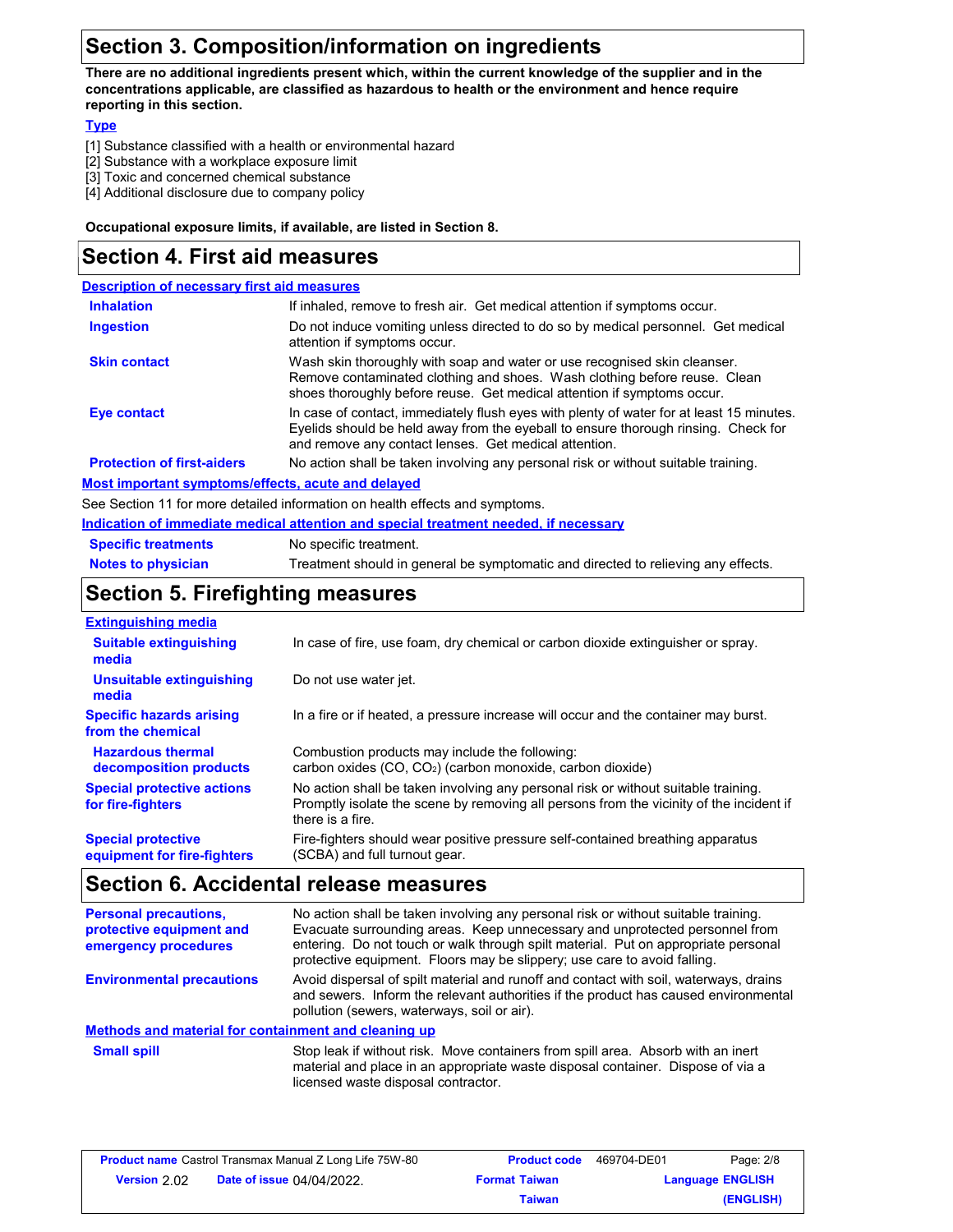### **Section 6. Accidental release measures**

| Large spill |
|-------------|
|-------------|

Stop leak if without risk. Move containers from spill area. Prevent entry into sewers, water courses, basements or confined areas. Contain and collect spillage with noncombustible, absorbent material e.g. sand, earth, vermiculite or diatomaceous earth and place in container for disposal according to local regulations. Dispose of via a licensed waste disposal contractor.

### **Section 7. Handling and storage**

| <b>Precautions for safe handling</b>                                             |                                                                                                                                                                                                                                                                                                                                                                                                                                                                                                                                                                                                |
|----------------------------------------------------------------------------------|------------------------------------------------------------------------------------------------------------------------------------------------------------------------------------------------------------------------------------------------------------------------------------------------------------------------------------------------------------------------------------------------------------------------------------------------------------------------------------------------------------------------------------------------------------------------------------------------|
| <b>Protective measures</b>                                                       | Put on appropriate personal protective equipment (see Section 8).                                                                                                                                                                                                                                                                                                                                                                                                                                                                                                                              |
| <b>Advice on general</b><br>occupational hygiene                                 | Eating, drinking and smoking should be prohibited in areas where this material is<br>handled, stored and processed. Wash thoroughly after handling. Remove<br>contaminated clothing and protective equipment before entering eating areas. See<br>also Section 8 for additional information on hygiene measures.                                                                                                                                                                                                                                                                               |
| <b>Conditions for safe storage,</b><br>including any<br><i>incompatibilities</i> | Store in accordance with local regulations. Store in original container protected from<br>direct sunlight in a dry, cool and well-ventilated area, away from incompatible<br>materials (see Section 10) and food and drink. Keep container tightly closed and<br>sealed until ready for use. Store and use only in equipment/containers designed for<br>use with this product. Containers that have been opened must be carefully resealed<br>and kept upright to prevent leakage. Do not store in unlabelled containers. Use<br>appropriate containment to avoid environmental contamination. |
| <b>Not suitable</b>                                                              | Prolonged exposure to elevated temperature                                                                                                                                                                                                                                                                                                                                                                                                                                                                                                                                                     |

### **Section 8. Exposure controls/personal protection**

#### **Control parameters**

#### **Occupational exposure limits**

| <b>Ingredient name</b>                                    | <b>Exposure limits</b>                                                                                                                                                                                                                                                 |
|-----------------------------------------------------------|------------------------------------------------------------------------------------------------------------------------------------------------------------------------------------------------------------------------------------------------------------------------|
| Distillates (petroleum), hydrotreated heavy paraffinic    | TW Minstry of Labor, labor permissible<br>workplace exposure standards, allowable<br>concentration (Taiwan).<br>STEL: 10 mg/m <sup>3</sup> 15 minutes. Issued/<br>Revised: 1/2005 Form: Mist<br>TWA: 5 mg/m <sup>3</sup> 8 hours. Issued/Revised:<br>1/2005 Form: Mist |
| Distillates (petroleum), solvent-dewaxed heavy paraffinic | TW Minstry of Labor, labor permissible<br>workplace exposure standards, allowable<br>concentration (Taiwan).<br>STEL: 10 mg/m <sup>3</sup> 15 minutes. Issued/<br>Revised: 1/2005 Form: Mist<br>TWA: 5 mg/m <sup>3</sup> 8 hours. Issued/Revised:<br>1/2005 Form: Mist |
| Distillates (petroleum), hydrotreated light paraffinic    | TW Minstry of Labor, labor permissible<br>workplace exposure standards, allowable<br>concentration (Taiwan).<br>STEL: 10 mg/m <sup>3</sup> 15 minutes. Issued/<br>Revised: 1/2005 Form: Mist<br>TWA: 5 mg/m <sup>3</sup> 8 hours. Issued/Revised:<br>1/2005 Form: Mist |
| Distillates (petroleum), solvent-dewaxed light paraffinic | TW Minstry of Labor, labor permissible<br>workplace exposure standards, allowable<br>concentration (Taiwan).<br>STEL: 10 mg/m <sup>3</sup> 15 minutes. Issued/<br>Revised: 1/2005 Form: Mist<br>TWA: 5 mg/m <sup>3</sup> 8 hours. Issued/Revised:<br>1/2005 Form: Mist |

# **procedures**

atmosphere or biological monitoring may be required to determine the effectiveness of the ventilation or other control measures and/or the necessity to use respiratory protective equipment. Reference should be made to appropriate monitoring standards. Reference to national guidance documents for methods for the determination of hazardous substances will also be required.

|              | <b>Product name</b> Castrol Transmax Manual Z Long Life 75W-80 | <b>Product code</b>  | 469704-DE01             | Page: 3/8 |
|--------------|----------------------------------------------------------------|----------------------|-------------------------|-----------|
| Version 2.02 | <b>Date of issue 04/04/2022.</b>                               | <b>Format Taiwan</b> | <b>Language ENGLISH</b> |           |
|              |                                                                | Taiwan               |                         | (ENGLISH) |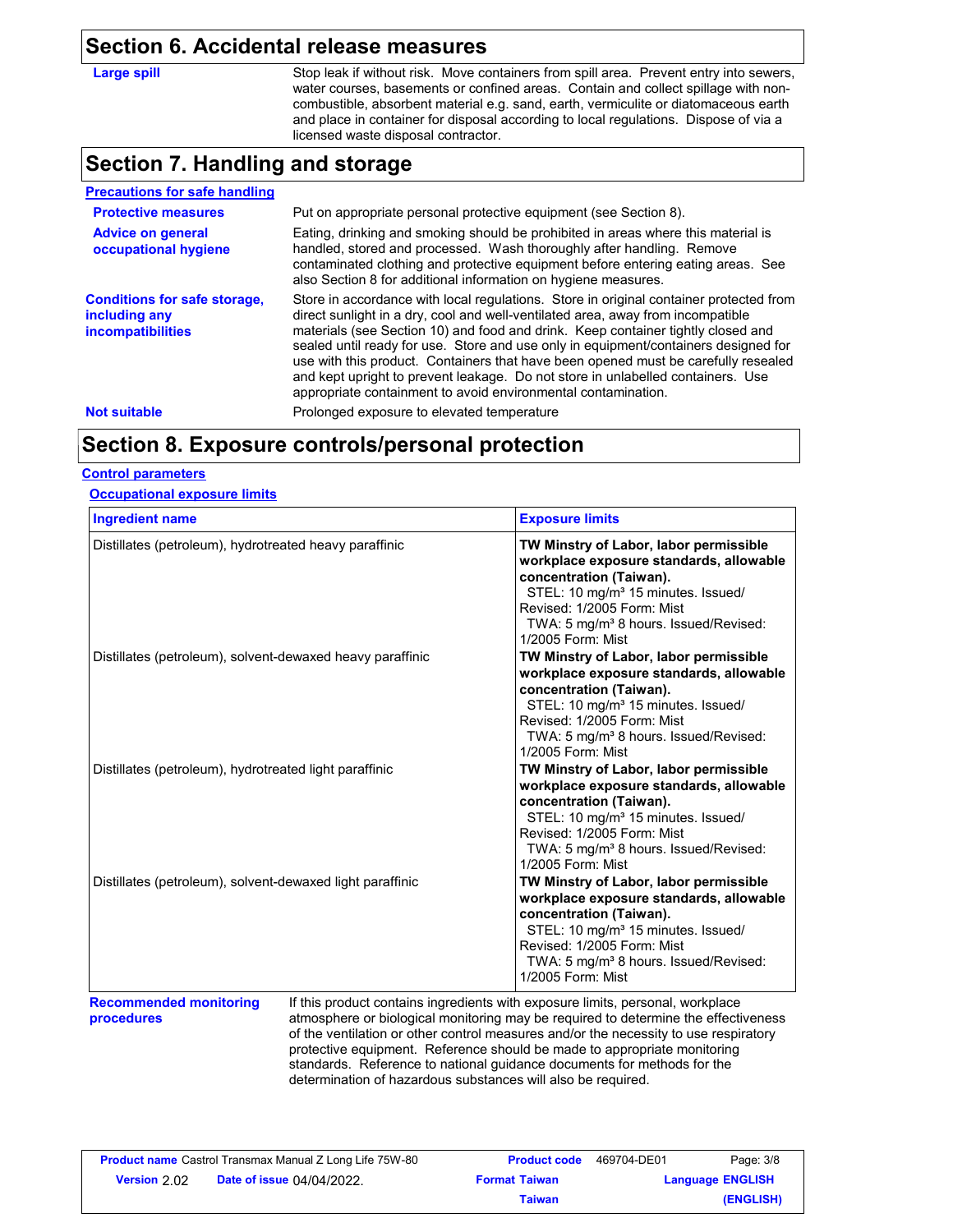# **Section 8. Exposure controls/personal protection**

| <b>Appropriate engineering</b><br>controls | All activities involving chemicals should be assessed for their risks to health, to<br>ensure exposures are adequately controlled. Personal protective equipment should<br>only be considered after other forms of control measures (e.g. engineering controls)<br>have been suitably evaluated. Personal protective equipment should conform to<br>appropriate standards, be suitable for use, be kept in good condition and properly<br>maintained.<br>Your supplier of personal protective equipment should be consulted for advice on<br>selection and appropriate standards. For further information contact your national<br>organisation for standards.<br>Provide exhaust ventilation or other engineering controls to keep the relevant<br>airborne concentrations below their respective occupational exposure limits.<br>The final choice of protective equipment will depend upon a risk assessment. It is<br>important to ensure that all items of personal protective equipment are compatible. |
|--------------------------------------------|---------------------------------------------------------------------------------------------------------------------------------------------------------------------------------------------------------------------------------------------------------------------------------------------------------------------------------------------------------------------------------------------------------------------------------------------------------------------------------------------------------------------------------------------------------------------------------------------------------------------------------------------------------------------------------------------------------------------------------------------------------------------------------------------------------------------------------------------------------------------------------------------------------------------------------------------------------------------------------------------------------------|
| <b>Environmental exposure</b><br>controls  | Emissions from ventilation or work process equipment should be checked to ensure<br>they comply with the requirements of environmental protection legislation. In some<br>cases, fume scrubbers, filters or engineering modifications to the process equipment<br>will be necessary to reduce emissions to acceptable levels.                                                                                                                                                                                                                                                                                                                                                                                                                                                                                                                                                                                                                                                                                 |
| <b>Individual protection measures</b>      |                                                                                                                                                                                                                                                                                                                                                                                                                                                                                                                                                                                                                                                                                                                                                                                                                                                                                                                                                                                                               |
| <b>Hygiene measures</b>                    | Wash hands, forearms and face thoroughly after handling chemical products, before<br>eating, smoking and using the lavatory and at the end of the working period.<br>Appropriate techniques should be used to remove potentially contaminated clothing.<br>Wash contaminated clothing before reusing. Ensure that eyewash stations and<br>safety showers are close to the workstation location.                                                                                                                                                                                                                                                                                                                                                                                                                                                                                                                                                                                                               |
| <b>Eye protection</b>                      | Safety glasses with side shields.                                                                                                                                                                                                                                                                                                                                                                                                                                                                                                                                                                                                                                                                                                                                                                                                                                                                                                                                                                             |
| <b>Skin protection</b>                     |                                                                                                                                                                                                                                                                                                                                                                                                                                                                                                                                                                                                                                                                                                                                                                                                                                                                                                                                                                                                               |
| <b>Hand protection</b>                     | Wear protective gloves if prolonged or repeated contact is likely. Wear chemical<br>resistant gloves. Recommended: Nitrile gloves. The correct choice of protective<br>gloves depends upon the chemicals being handled, the conditions of work and use,<br>and the condition of the gloves (even the best chemically resistant glove will break<br>down after repeated chemical exposures). Most gloves provide only a short time of<br>protection before they must be discarded and replaced. Because specific work<br>environments and material handling practices vary, safety procedures should be<br>developed for each intended application. Gloves should therefore be chosen in<br>consultation with the supplier/manufacturer and with a full assessment of the<br>working conditions.                                                                                                                                                                                                               |
| <b>Body protection</b>                     | Use of protective clothing is good industrial practice.<br>Personal protective equipment for the body should be selected based on the task<br>being performed and the risks involved and should be approved by a specialist<br>before handling this product.<br>Cotton or polyester/cotton overalls will only provide protection against light<br>superficial contamination that will not soak through to the skin. Overalls should be<br>laundered on a regular basis. When the risk of skin exposure is high (e.g. when<br>cleaning up spillages or if there is a risk of splashing) then chemical resistant aprons<br>and/or impervious chemical suits and boots will be required.                                                                                                                                                                                                                                                                                                                         |
| <b>Other skin protection</b>               | Appropriate footwear and any additional skin protection measures should be<br>selected based on the task being performed and the risks involved and should be<br>approved by a specialist before handling this product.                                                                                                                                                                                                                                                                                                                                                                                                                                                                                                                                                                                                                                                                                                                                                                                       |
| <b>Respiratory protection</b>              | In case of insufficient ventilation, wear suitable respiratory equipment.<br>The correct choice of respiratory protection depends upon the chemicals being<br>handled, the conditions of work and use, and the condition of the respiratory<br>equipment. Safety procedures should be developed for each intended application.<br>Respiratory protection equipment should therefore be chosen in consultation with<br>the supplier/manufacturer and with a full assessment of the working conditions.                                                                                                                                                                                                                                                                                                                                                                                                                                                                                                         |

# **Section 9. Physical and chemical properties**

The conditions of measurement of all properties are at standard temperature and pressure unless otherwise indicated.

#### **Appearance**

| <b>Physical state</b>               | Liguid.         |
|-------------------------------------|-----------------|
| <b>Colour</b>                       | Blue.           |
| <b>Odour</b>                        | Not available.  |
| <b>Odour threshold</b>              | Not available.  |
| pH                                  | Not applicable. |
| <b>Melting point/freezing point</b> | Not available.  |

| <b>Product name</b> Castrol Transmax Manual Z Long Life 75W-80 |                                  | <b>Product code</b>  | 469704-DE01             | Page: 4/8 |
|----------------------------------------------------------------|----------------------------------|----------------------|-------------------------|-----------|
| Version 2.02                                                   | <b>Date of issue 04/04/2022.</b> | <b>Format Taiwan</b> | <b>Language ENGLISH</b> |           |
|                                                                |                                  | Taiwan               |                         | (ENGLISH) |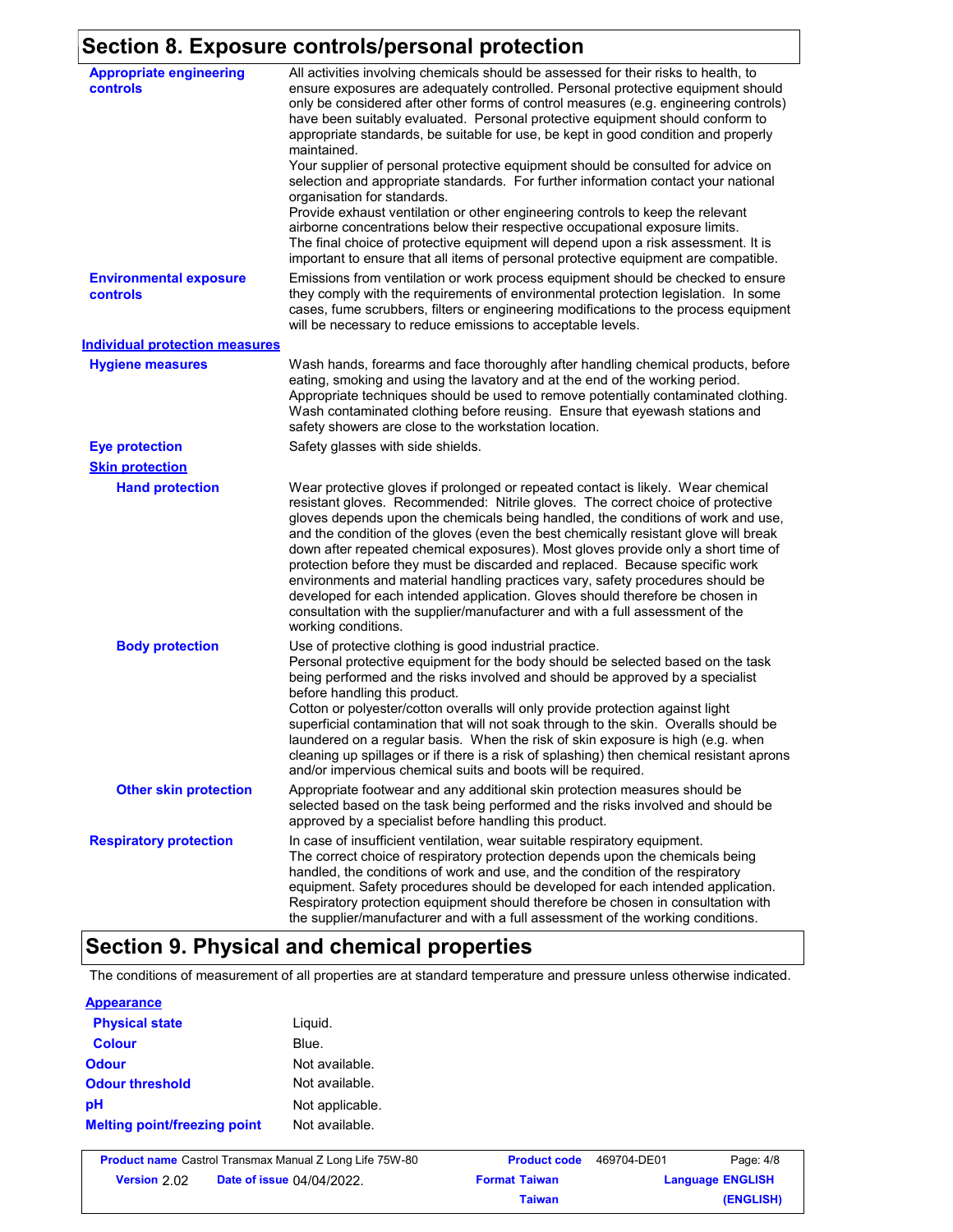### **Section 9. Physical and chemical properties**

**Boiling point, initial boiling point, and boiling range**

**Drop Point** Not available.

**Evaporation rate Not available.** 

**Flammability**

**Vapour pressure Lower and upper explosion limit/flammability limit**

Not available.

Not available. Not available. Not applicable. Based on - Physical state **Flash point** Open cup: >180°C (>356°F) [Cleveland]

Not available. Not applicable. insoluble in water.  $<$ 1000 kg/m<sup>3</sup> (<1 g/cm<sup>3</sup>) at 15 $^{\circ}$ C **Relative density Not available. Ingredient name Vapour Pressure at 20˚C Vapour pressure at 50˚C kPa Method mm kPa Hg Method** Dec-1-ene, homopolymer, hydrogenated Dec-1-ene, oligomers, hydrogenated 0 **ASTME** 1194-87 Distillates (petroleum), <0.08 hydrotreated heavy paraffinic <0.08 <0.011 ASTM D 5191 Distillates (petroleum), <0.08 solvent-dewaxed heavy paraffinic <0.08 <0.011 ASTM D 5191 Distillates (petroleum), <0.08 hydrotreated light paraffinic <0.08 <0.011 ASTM D 5191 Distillates (petroleum), <0.08 solvent-dewaxed light paraffinic <0.08 <0.011 ASTM D 5191 **Auto-ignition temperature Ingredient name °C °F Method** Dec-1-ene, homopolymer, hydrogenated Dec-1-ene, oligomers, hydrogenated 343 to 369 649.4 to 696.2 ASTM D 2159

**Viscosity Decomposition temperature** Not available.

Kinematic: 53.9 mm<sup>2</sup> /s (53.9 cSt) at 40°C Kinematic: 9 mm²/s (9 cSt) at 100°C

**Particle characteristics Median particle size** Not applicable.

**Partition coefficient: n-**

**Relative vapour density**

**Density Solubility**

**octanol/water**

### **Section 10. Stability and reactivity**

| <b>Reactivity</b>                            | No specific test data available for this product. Refer to Conditions to avoid and<br>Incompatible materials for additional information.                                |
|----------------------------------------------|-------------------------------------------------------------------------------------------------------------------------------------------------------------------------|
| <b>Chemical stability</b>                    | The product is stable.                                                                                                                                                  |
| <b>Possibility of hazardous</b><br>reactions | Under normal conditions of storage and use, hazardous reactions will not occur.<br>Under normal conditions of storage and use, hazardous polymerisation will not occur. |
| <b>Conditions to avoid</b>                   | Avoid all possible sources of ignition (spark or flame).                                                                                                                |
| Incompatible materials                       | Reactive or incompatible with the following materials: oxidising materials.                                                                                             |
| <b>Hazardous decomposition</b><br>products   | Under normal conditions of storage and use, hazardous decomposition products<br>should not be produced.                                                                 |

|              | <b>Product name</b> Castrol Transmax Manual Z Long Life 75W-80 | <b>Product code</b>  | 469704-DE01             | Page: 5/8 |
|--------------|----------------------------------------------------------------|----------------------|-------------------------|-----------|
| Version 2.02 | <b>Date of issue 04/04/2022.</b>                               | <b>Format Taiwan</b> | <b>Language ENGLISH</b> |           |
|              |                                                                | Taiwan               |                         | (ENGLISH) |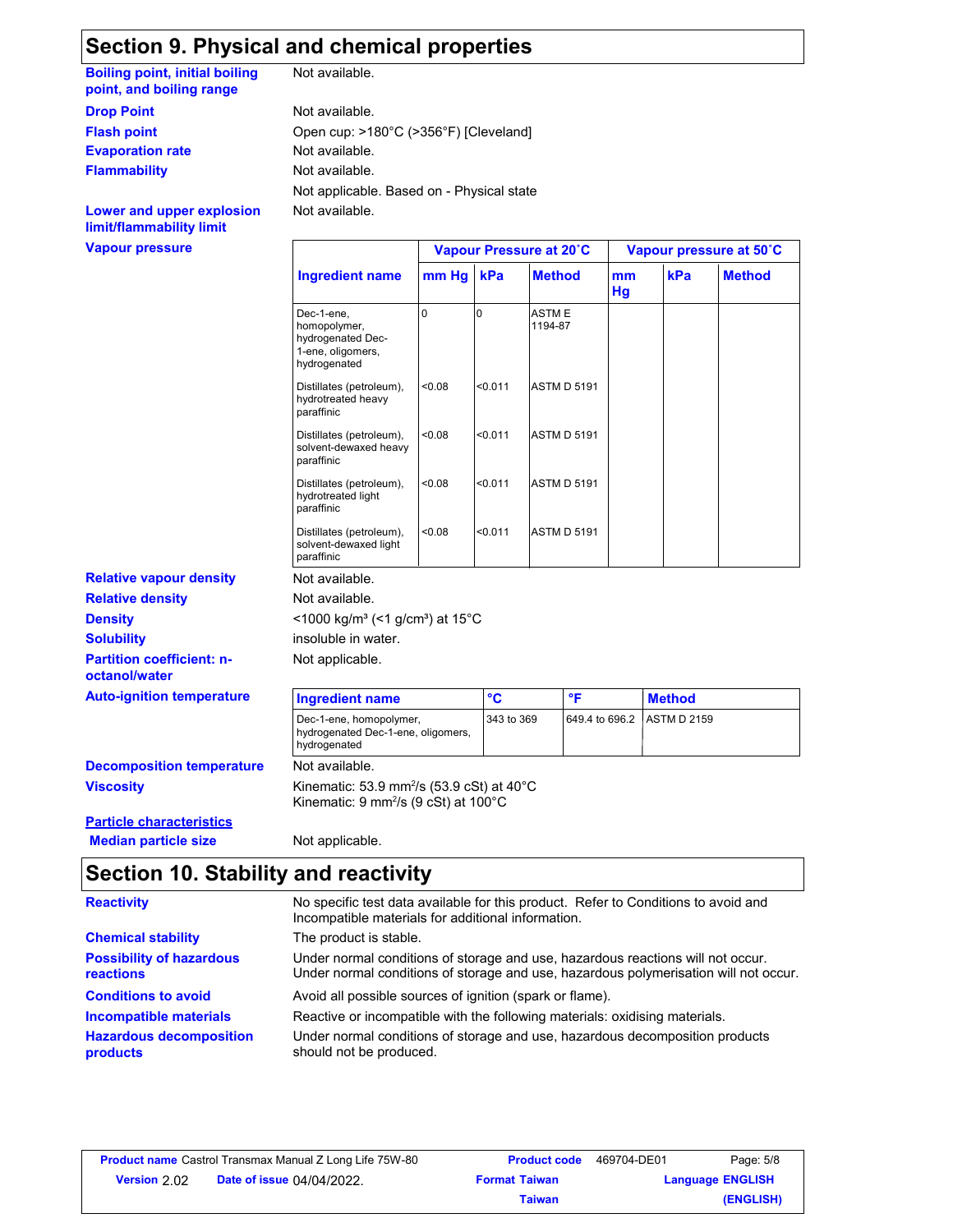# **Section 11. Toxicological information**

### **Information on toxicological effects**

| <b>Aspiration hazard</b>                                                                                                                                                                                                                   |                                                                                                                             |                                                                                                                                                                  |  |
|--------------------------------------------------------------------------------------------------------------------------------------------------------------------------------------------------------------------------------------------|-----------------------------------------------------------------------------------------------------------------------------|------------------------------------------------------------------------------------------------------------------------------------------------------------------|--|
| <b>Name</b>                                                                                                                                                                                                                                |                                                                                                                             | <b>Result</b>                                                                                                                                                    |  |
| Distillates (petroleum), hydrotreated heavy paraffinic<br>Distillates (petroleum), solvent-dewaxed heavy paraffinic<br>Distillates (petroleum), hydrotreated light paraffinic<br>Distillates (petroleum), solvent-dewaxed light paraffinic |                                                                                                                             | <b>ASPIRATION HAZARD - Category 1</b><br><b>ASPIRATION HAZARD - Category 1</b><br><b>ASPIRATION HAZARD - Category 1</b><br><b>ASPIRATION HAZARD - Category 1</b> |  |
| <b>Information on likely routes</b><br>of exposure                                                                                                                                                                                         | Routes of entry anticipated: Dermal, Inhalation.                                                                            |                                                                                                                                                                  |  |
| <b>Potential acute health effects</b>                                                                                                                                                                                                      |                                                                                                                             |                                                                                                                                                                  |  |
| <b>Eye contact</b>                                                                                                                                                                                                                         | No known significant effects or critical hazards.                                                                           |                                                                                                                                                                  |  |
| <b>Inhalation</b>                                                                                                                                                                                                                          | vapour pressure.                                                                                                            | Vapour inhalation under ambient conditions is not normally a problem due to low                                                                                  |  |
| <b>Skin contact</b>                                                                                                                                                                                                                        | Defatting to the skin. May cause skin dryness and irritation.                                                               |                                                                                                                                                                  |  |
| <b>Ingestion</b>                                                                                                                                                                                                                           | No known significant effects or critical hazards.                                                                           |                                                                                                                                                                  |  |
|                                                                                                                                                                                                                                            | <b>Symptoms related to the physical, chemical and toxicological characteristics</b>                                         |                                                                                                                                                                  |  |
| <b>Eye contact</b>                                                                                                                                                                                                                         | No specific data.                                                                                                           |                                                                                                                                                                  |  |
| <b>Inhalation</b>                                                                                                                                                                                                                          | May be harmful by inhalation if exposure to vapour, mists or fumes resulting from<br>thermal decomposition products occurs. |                                                                                                                                                                  |  |
| <b>Skin contact</b>                                                                                                                                                                                                                        | Adverse symptoms may include the following:<br>irritation<br>dryness<br>cracking                                            |                                                                                                                                                                  |  |
| <b>Ingestion</b>                                                                                                                                                                                                                           | No specific data.                                                                                                           |                                                                                                                                                                  |  |
|                                                                                                                                                                                                                                            | Delayed and immediate effects as well as chronic effects from short and long-term exposure                                  |                                                                                                                                                                  |  |
| <b>Eye contact</b>                                                                                                                                                                                                                         |                                                                                                                             | Potential risk of transient stinging or redness if accidental eye contact occurs.                                                                                |  |
| <b>Inhalation</b>                                                                                                                                                                                                                          | Overexposure to the inhalation of airborne droplets or aerosols may cause irritation<br>of the respiratory tract.           |                                                                                                                                                                  |  |
| <b>Skin contact</b>                                                                                                                                                                                                                        | Prolonged or repeated contact can defat the skin and lead to irritation, cracking and/<br>or dermatitis.                    |                                                                                                                                                                  |  |
| <b>Ingestion</b>                                                                                                                                                                                                                           | Ingestion of large quantities may cause nausea and diarrhoea.                                                               |                                                                                                                                                                  |  |
| <b>Potential chronic health effects</b>                                                                                                                                                                                                    |                                                                                                                             |                                                                                                                                                                  |  |
| <b>General</b>                                                                                                                                                                                                                             | No known significant effects or critical hazards.                                                                           |                                                                                                                                                                  |  |
| <b>Carcinogenicity</b>                                                                                                                                                                                                                     | No known significant effects or critical hazards.                                                                           |                                                                                                                                                                  |  |
| <b>Mutagenicity</b>                                                                                                                                                                                                                        | No known significant effects or critical hazards.                                                                           |                                                                                                                                                                  |  |
| <b>Teratogenicity</b>                                                                                                                                                                                                                      | No known significant effects or critical hazards.                                                                           |                                                                                                                                                                  |  |
| <b>Developmental effects</b>                                                                                                                                                                                                               | No known significant effects or critical hazards.                                                                           |                                                                                                                                                                  |  |
| <b>Fertility effects</b>                                                                                                                                                                                                                   | No known significant effects or critical hazards.                                                                           |                                                                                                                                                                  |  |

### **Section 12. Ecological information**

**Environmental effects** No known significant effects or critical hazards.

#### **Persistence and degradability**

Not expected to be rapidly degradable.

**Bioaccumulative potential**

This product is not expected to bioaccumulate through food chains in the environment.

| <b>Mobility in soil</b>                               |                                                                                                                           |
|-------------------------------------------------------|---------------------------------------------------------------------------------------------------------------------------|
| <b>Soil/water partition</b><br>coefficient $(K_{oc})$ | Not available.                                                                                                            |
| <b>Mobility</b>                                       | Spillages may penetrate the soil causing ground water contamination.                                                      |
| <b>Other ecological information</b>                   | Spills may form a film on water surfaces causing physical damage to organisms.<br>Oxygen transfer could also be impaired. |

|              | <b>Product name</b> Castrol Transmax Manual Z Long Life 75W-80 | <b>Product code</b>  | 469704-DE01             | Page: 6/8 |
|--------------|----------------------------------------------------------------|----------------------|-------------------------|-----------|
| Version 2.02 | <b>Date of issue 04/04/2022.</b>                               | <b>Format Taiwan</b> | <b>Language ENGLISH</b> |           |
|              |                                                                | Taiwan               |                         | (ENGLISH) |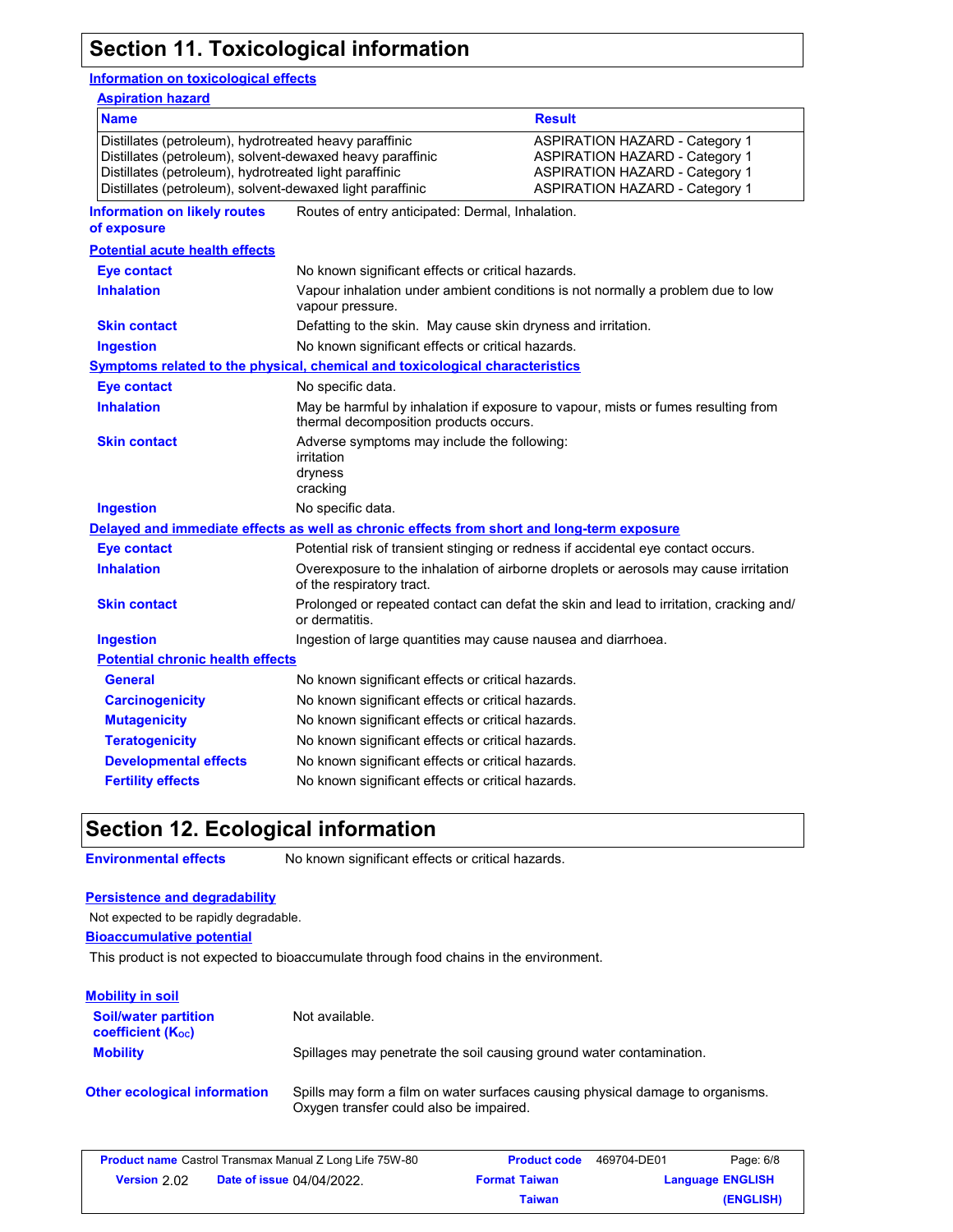### **Section 13. Disposal considerations**

**Disposal methods**

The generation of waste should be avoided or minimised wherever possible. Significant quantities of waste product residues should not be disposed of via the foul sewer but processed in a suitable effluent treatment plant. Dispose of surplus and non-recyclable products via a licensed waste disposal contractor. Disposal of this product, solutions and any by-products should at all times comply with the requirements of environmental protection and waste disposal legislation and any regional local authority requirements. Waste packaging should be recycled. Incineration or landfill should only be considered when recycling is not feasible. This material and its container must be disposed of in a safe way. Empty containers or liners may retain some product residues. Avoid dispersal of spilt material and runoff and contact with soil, waterways, drains and sewers.

### **Section 14. Transport information**

|                                      | <b>IMDG</b>              | <b>IATA</b>              |
|--------------------------------------|--------------------------|--------------------------|
| <b>UN number</b>                     | Not regulated.           | Not regulated.           |
| <b>UN proper</b><br>shipping name    | $\overline{\phantom{0}}$ | $\overline{\phantom{a}}$ |
| <b>Transport hazard</b><br>class(es) | $\overline{\phantom{a}}$ | $\overline{\phantom{a}}$ |
| <b>Packing group</b>                 | $\overline{\phantom{a}}$ | $\overline{\phantom{a}}$ |
| <b>Environmental</b><br>hazards      | No.                      | No.                      |
| <b>Additional</b><br>information     | ٠                        | ٠                        |

**Special precautions for user** Not available.

## **Section 15. Regulatory information**

Not applicable.

#### **TCCSCA List of concerned chemicals**

Not applicable.

| <b>OSHA Enforcement Rules</b><br><b>Article 28</b> | This product contains substances "Specially hazardous to health": xylene,<br>4-methylpentan-2-one, lead. |
|----------------------------------------------------|----------------------------------------------------------------------------------------------------------|
| <b>OSHA Article 29</b>                             | None of the components are listed.                                                                       |
| <b>OSHA Article 30</b>                             | None of the components are listed.                                                                       |
| <b>Montreal Protocol</b>                           |                                                                                                          |

| Ingredient name | $04 - 4 - 4$ |
|-----------------|--------------|
| Not listed.     |              |

**Stockholm Convention on Persistent Organic Pollutants**

| <b>Ingredient name</b> | <b>List name</b> | <b>Status</b> |
|------------------------|------------------|---------------|
| Not listed.            |                  |               |

### **Rotterdam Convention on Prior Informed Consent (PIC)**

| <b>Ingredient name</b> | <b>Status</b> |
|------------------------|---------------|
| Not listed.            |               |

#### **Regulation according to other foreign laws**

| The company, as identified in Section 1, sells this product in the EU in compliance with the |  |  |  |
|----------------------------------------------------------------------------------------------|--|--|--|
| current requirements of REACH.                                                               |  |  |  |

**REACH Status** 

**Australia inventory (AIIC)** All components are listed or exempted.

|                     | <b>Product name</b> Castrol Transmax Manual Z Long Life 75W-80 | <b>Product code</b>  | 469704-DE01             | Page: 7/8 |
|---------------------|----------------------------------------------------------------|----------------------|-------------------------|-----------|
| <b>Version</b> 2.02 | <b>Date of issue 04/04/2022.</b>                               | <b>Format Taiwan</b> | <b>Language ENGLISH</b> |           |
|                     |                                                                | Taiwan               |                         | (ENGLISH) |